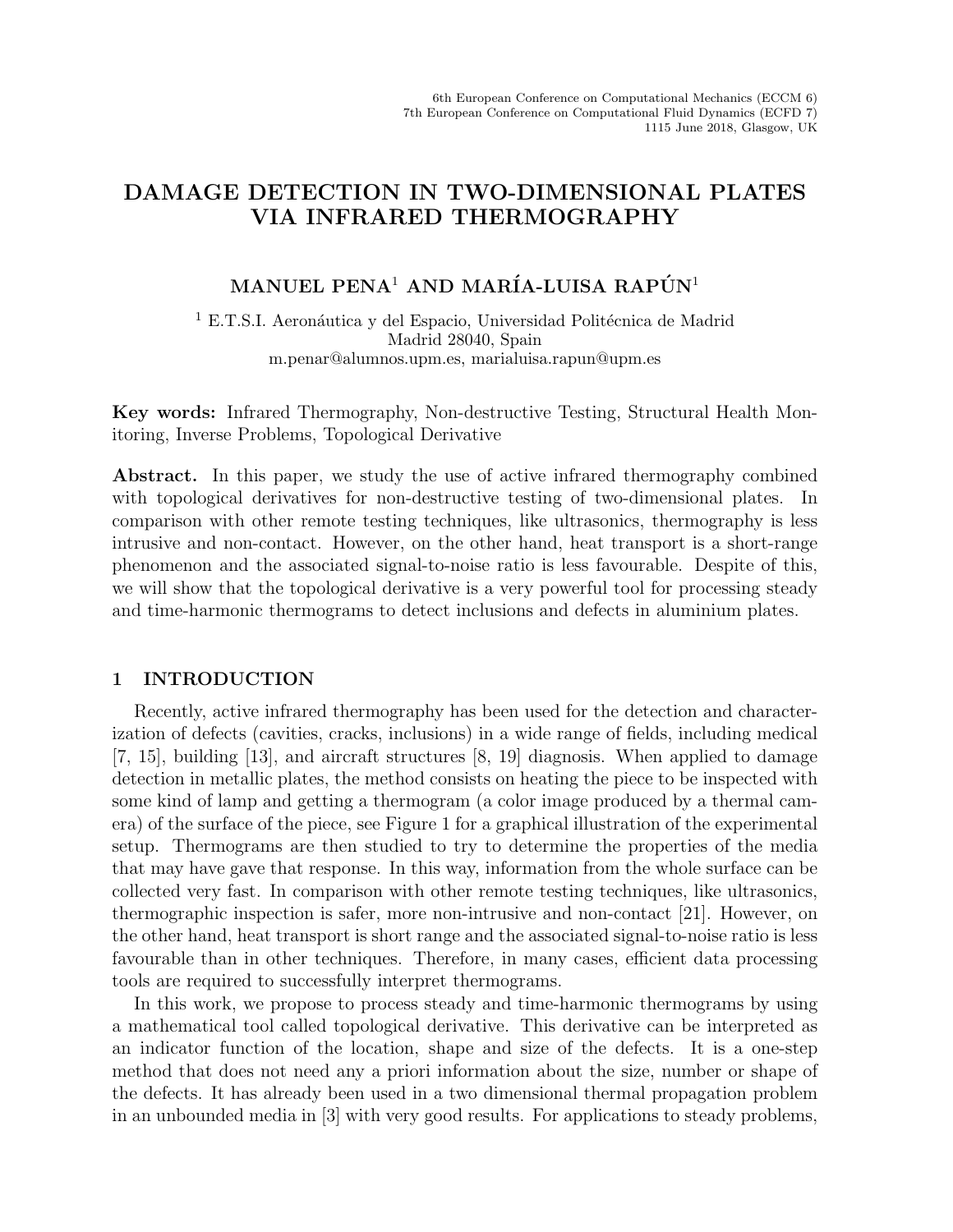

Figure 1: Experimental setup. Both the lamp and the thermal camera are located at the same side of the plate. The thermogram is taken on the side  $\Gamma_{\mu}$ .

like electrical impedance tomography, we refer to [5], and to time-harmonic acoustic and electromagnetic problems we refer to [2, 4, 11] and [14, 17], respectively.

The paper is organized as follows. In Section 2 we formulate the direct and associated inverse thermal problems corresponding to steady and time-harmonic excitations. The topological derivative is defined in Section 3, where we also present the closed-form formulae for the two kind of thermal excitations. Finally, some numerical experiments illustrating the performance of the method are presented in Section 4. Our conclusions are summarized in Section 5.

#### 2 DESCRIPTION OF THE DIRECT AND INVERSE PROBLEMS

We aim at finding the regions of a two-dimensional plate where there can be some interior defects from temperature measurements (thermograms) taken after heating such plate in a controlled and known manner (see Figure 1 for a sketch of the experimental setup). For simplicity, we assume that the plate is rectangular, occupying the region  $\Omega = [0, L_x] \times [0, L_y]$ , where  $L_x$  is assumed to be much smaller than  $L_y$ . The temperature  $\mathcal{T}(\mathbf{x}, t)$  satisfies the heat equation in  $\Omega$ ,

$$
\rho c \partial_t \mathcal{T} - \nabla \cdot (\kappa \nabla \mathcal{T}) = 0,
$$

where, for simplicity, we assume that the mass density  $\rho$ , the specific heat capacity c, and the thermal conductivity  $\kappa$  are piecewise constant values, attaining known values inside the defects  $\Omega_i$  which differ to those in the remaining of the plate  $\Omega_e = \Omega \setminus \Omega_i$ . That is, we assume that

$$
\rho(\mathbf{x}) = \begin{cases} \rho_i, & \mathbf{x} \in \Omega_i \\ \rho_e, & \mathbf{x} \in \Omega_e, \end{cases} \qquad c(\mathbf{x}) = \begin{cases} c_i, & \mathbf{x} \in \Omega_i \\ c_e, & \mathbf{x} \in \Omega_e, \end{cases} \qquad \kappa(\mathbf{x}) = \begin{cases} \kappa_i, & \mathbf{x} \in \Omega_i \\ \kappa_e, & \mathbf{x} \in \Omega_e. \end{cases}
$$

The plate is supposed to be isolated on its top and bottom boundaries whereas on its left and right sides there is heat transfer to the surrounding air by convection and radiation. Given that the temperatures reached by the plate are not expected to be very far from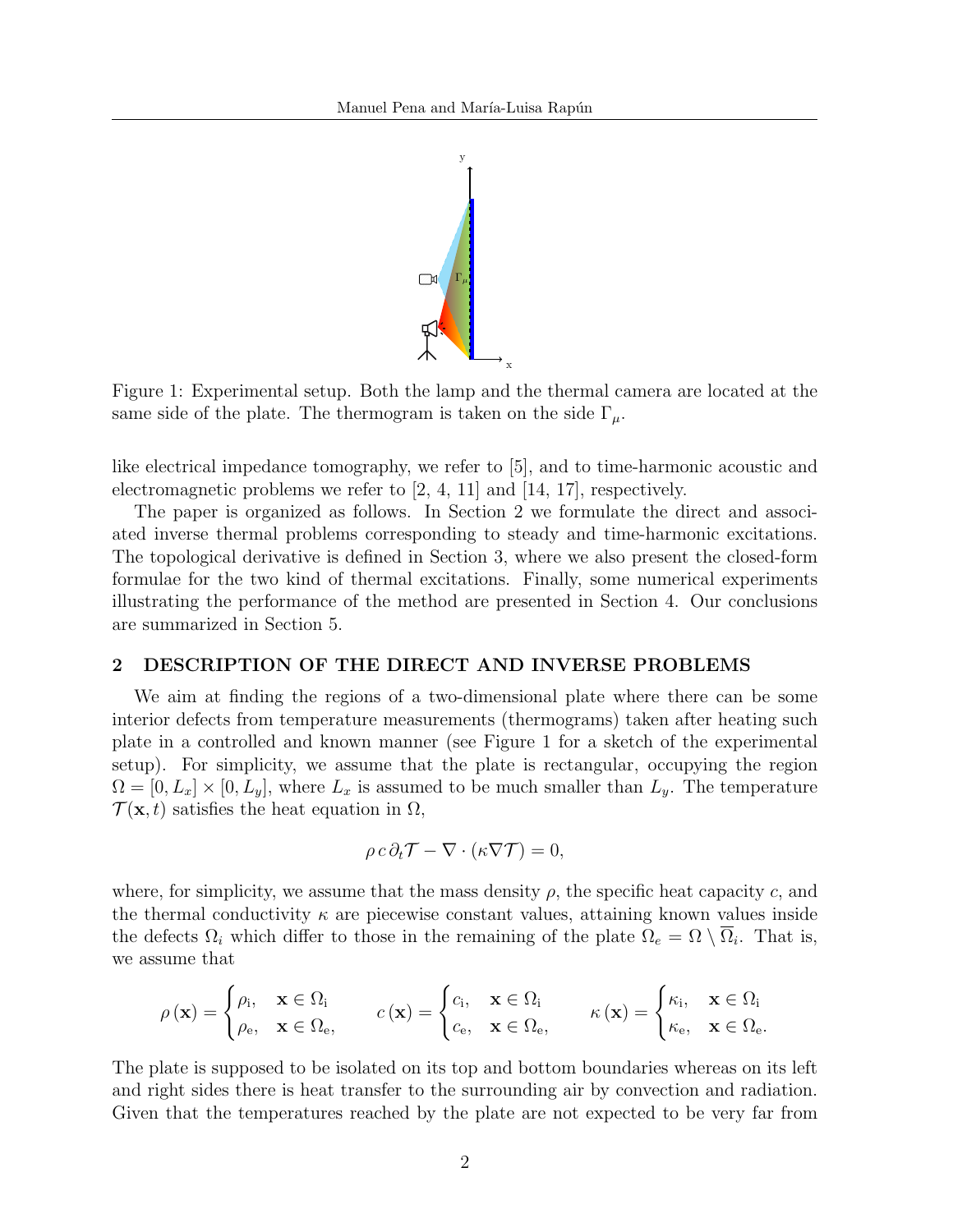the ambient temperature  $T_{\text{air}}$  the radiation process is linearised around it, i.e.

$$
\varepsilon \sigma \mathcal{T}^4 \; \approx \; \varepsilon \sigma T_{\rm air}^4 + 4 \varepsilon \sigma T_{\rm air}^3 \left( \mathcal{T} - T_{\rm air} \right),
$$

where  $\varepsilon$  and  $\sigma$  are the surface emissivity and the Stefan-Boltzmann constant, respectively.

In case of steady or time-harmonic excitations, the lamp will be modelled as a point source located at  $\mathbf{s} = (s_x, s_y)$  with  $s_x < 0$ , and mathematically described by a function  $q_s$ of the form

$$
q_{\mathbf{s}}(x,y) = \frac{P}{2\pi} \frac{x - s_x}{|\mathbf{x} - \mathbf{s}|^2},\tag{1}
$$

where  $P > 0$  corresponds to the steady radiant power of the lamp in the steady case, whereas in the time-harmonic case  $P$  is the amplitude of oscillation of the radiant power.

In the time-steady case,  $\mathcal{T}(\mathbf{x},t) = T(\mathbf{x})$  and the forward problem reduces to solving

$$
\begin{cases}\n\nabla \cdot (\kappa_{\rm e} \nabla T) = 0, & \text{in } \Omega_{\rm e}, \\
\nabla \cdot (\kappa_{\rm i} \nabla T) = 0, & \text{in } \Omega_{\rm i}, \\
T^{+} - T^{-} = 0, & \kappa_{\rm e} \partial_{\rm n} T^{+} - \kappa_{\rm i} \partial_{\rm n} T^{-} = 0, & \text{on } \partial \Omega_{\rm i}, \\
\partial_{y} T = 0, & \text{on } y = 0, \quad y = L_{y}, \\
\kappa_{\rm e} \partial_{x} T - A T = -B - \alpha q_{\rm s}, & \text{on } x = 0, \\
\kappa_{\rm e} \partial_{x} T + A T = B, & \text{on } x = L_{x},\n\end{cases}
$$
\n(2)

with  $A = h + 4\varepsilon \sigma T_{\text{air}}^3$  and  $B = hT_{\text{air}} + (\alpha + 3\varepsilon) \sigma T_{\text{air}}^4$ , where h is the convective heat transfer coefficient between the plate and the surrounding air and  $\alpha$  is the absorptance of that surface.

When the heating is time-harmonic, after a long enough time, the temperature distribution behaves as  $\mathcal{T}(\mathbf{x}, t) = \tilde{T}(\mathbf{x}) + \mathfrak{Re}(T(\mathbf{x})e^{-i\omega t})$ , where  $\tilde{T} > 0$  is a steady mean value,  $\omega > 0$  is the excitation frequency, and the complex thermal amplitude  $T(\mathbf{x})$  solves

$$
\begin{cases}\n\nabla \cdot (\kappa_{\rm e} \nabla T) + i\omega \rho_{\rm e} c_{\rm e} T = 0, & \text{in } \Omega_{\rm e}, \\
\nabla \cdot (\kappa_{\rm i} \nabla T) + i\omega \rho_{\rm i} c_{\rm i} T = 0, & \text{in } \Omega_{\rm i}, \\
T^+ - T^- = 0, & \kappa_{\rm e} \partial_{\rm n} T^+ - \kappa_{\rm i} \partial_{\rm n} T^- = 0, & \text{on } \partial \Omega_{\rm i}, \\
\partial_y T = 0, & \text{on } y = 0, \quad y = L_y, \\
\kappa_{\rm e} \partial_x T - AT = -\alpha q_{\rm s} & \text{on } x = 0, \\
\kappa_{\rm e} \partial_x T + AT = 0, & \text{on } x = L_x.\n\end{cases}
$$
\n(3)

The extra  $\omega \rho c$  term that appears in (3) takes into account the time derivative in the time-harmonic case. On the other hand, the  $B$  term is not appearing any more as it is absorbed by the steady value  $T(\mathbf{x})$ .

After heating the plate (either in a stationary or a time-harmonic way), we will measure the temperature on the side  $x = 0$ , the same side of  $\Omega$  that is heated by the lamp. Although actual thermal cameras measure thermal radiation rather than direct temperature, we assume that our thermogram has been already processed to give the measured temperature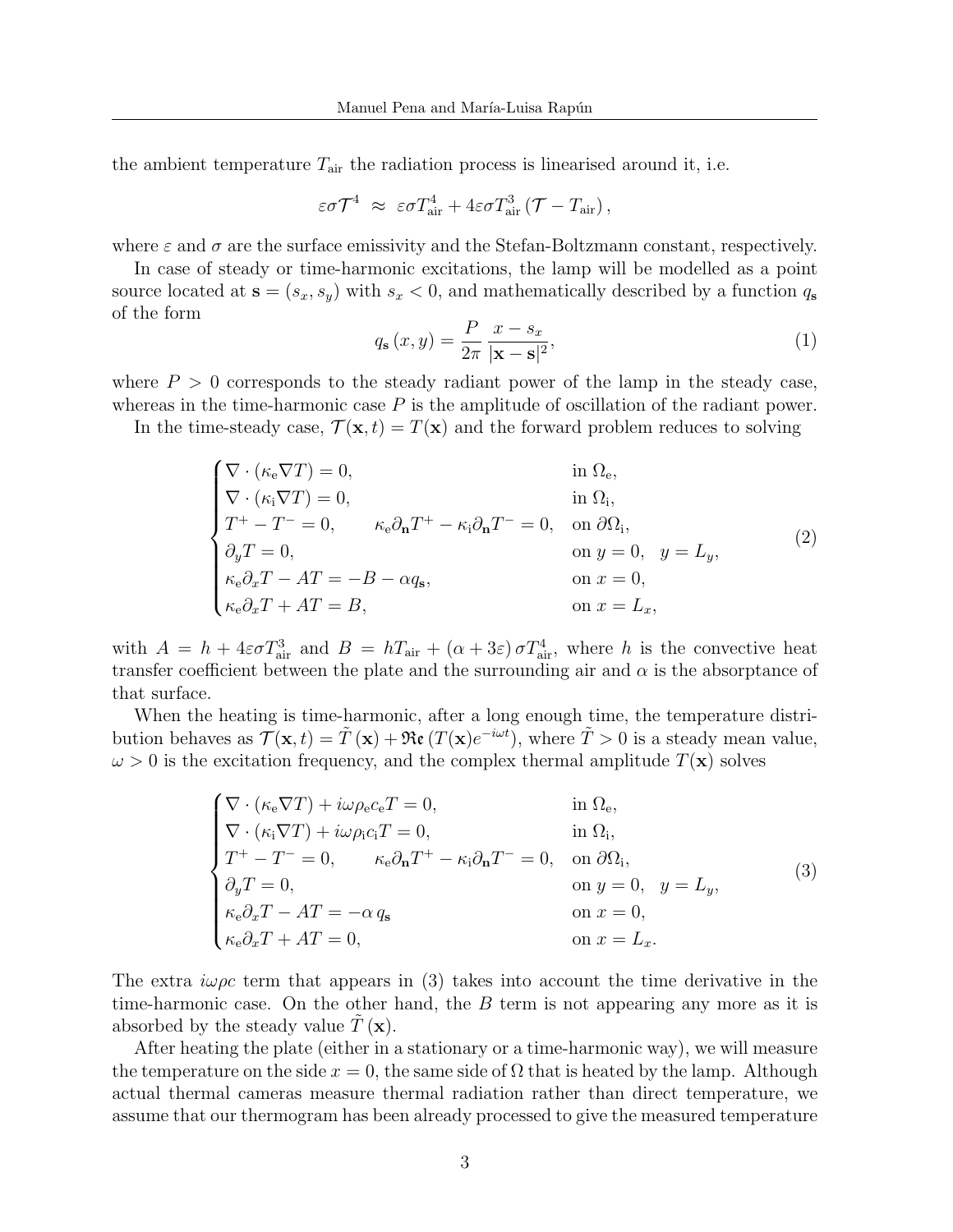distribution  $T^{\text{meas}}$  on  $x = 0$  in the stationary case, or the measured complex thermal amplitude  $T^{\text{meas}}$  on  $x = 0$  in the time-harmonic one. Notice that for ease of notation,  $T^{\text{meas}}$  and T will be either related to problem (2) or (3). Knowing  $T^{\text{meas}}$ , we aim to find the true defects  $\Omega_i$  such that the solution T to (2) or (3) agrees with the measured data, namely, such that  $T = T^{\text{meas}}$  on  $x = 0$ . This is a very strict condition taking into account that measurements are expected to contain experimental errors. Furthermore, this inverse problem is non-linear and strongly ill-posed. Therefore, we propose to relax the requirement by searching the set  $\Omega_i$  that minimizes the functional

$$
J\left(\Omega\setminus\overline{\Omega}_{i}\right)=\frac{1}{2}\int_{\{x=0\}}|T-T^{\text{meas}}|^{2} d\ell,
$$
\n(4)

where T is the solution to (2) or (3), and  $T^{\text{meas}}$  is its corresponding processed thermogram. We use the notation  $J(\Omega \setminus \overline{\Omega}_i)$  to highlight that T solves a problem where the defects occupy  $\Omega_i$ , and also because it is useful to deal with the topological derivative definition, which is given in section 3.

#### 3 TOPOLOGICAL DERIVATIVE

In this section we will explain the general concept of the topological derivative (TD in the sequel) and provide closed-form formulae for it when applied to the functional (4) in both, the steady and the time-harmonic situations.

The TD of a shape functional  $\mathcal{J}(\mathcal{R}) = \mathcal{J}(u_{\mathcal{R}})$ , where  $\mathcal{R}$  is a region in  $\mathbb{R}^2$  and  $u_{\mathcal{R}}$  is the solution to a PDE problem defined in  $\mathcal{R}$ , is a scalar field  $D_T$  that measures the sensitivity of J when an infinitesimal ball is located at each point  $\mathbf{x} \in \mathcal{R}$  (see [18]). It gives at each point  $\mathbf{x} \in \mathcal{R}$  the asymptotic expansion

$$
\mathcal{J}\left(\mathcal{R}\setminus\overline{\mathrm{B}}_{\epsilon}\left(\mathbf{x}\right)\right)=\mathcal{J}\left(\mathcal{R}\right)+D_{T}\left(\mathbf{x}\right)\mathcal{V}\left(\epsilon\right)+o\left(\mathcal{V}\left(\epsilon\right)\right), \quad \mathrm{as}\ \ \varepsilon\to 0,\tag{5}
$$

where V is a positive monotonic increasing function such that  $V(0) = 0$ . The function V is a measure of the size of the ball  $B_{\epsilon}(\mathbf{x})$ , and is chosen such that  $D_T$  has non-zero finite values. In our case, we can choose  $V(\epsilon) = \pi \epsilon^2$ . This expansion motivates our reconstruction technique: we will place objects in the regions where the TD will attain pronounced negative values, since in those points the error functional is expected to decrease. Namely, for our considered problems, the true set of defects  $\Omega_i$  will be approximated as the set

$$
\Omega_{\text{app}} := \left\{ \mathbf{x} \in \Omega; \ D_T(\mathbf{x}) < \lambda \min_{\mathbf{y} \in \Omega} D_T(\mathbf{y}) \right\} \tag{6}
$$

where  $0 \leq \lambda \leq 1$  is a tunable threshold. In Section 4 we will test the robustness of the method in terms of the choice of  $\lambda$ .

In the next theorems we provide closed-form expressions of the TD of the cost functional (4), which can be derived by using the relationship between shape and topological derivatives, and adjusting the results obtained by one of us in [5] for the steady case, and in [2] for the time-harmonic one.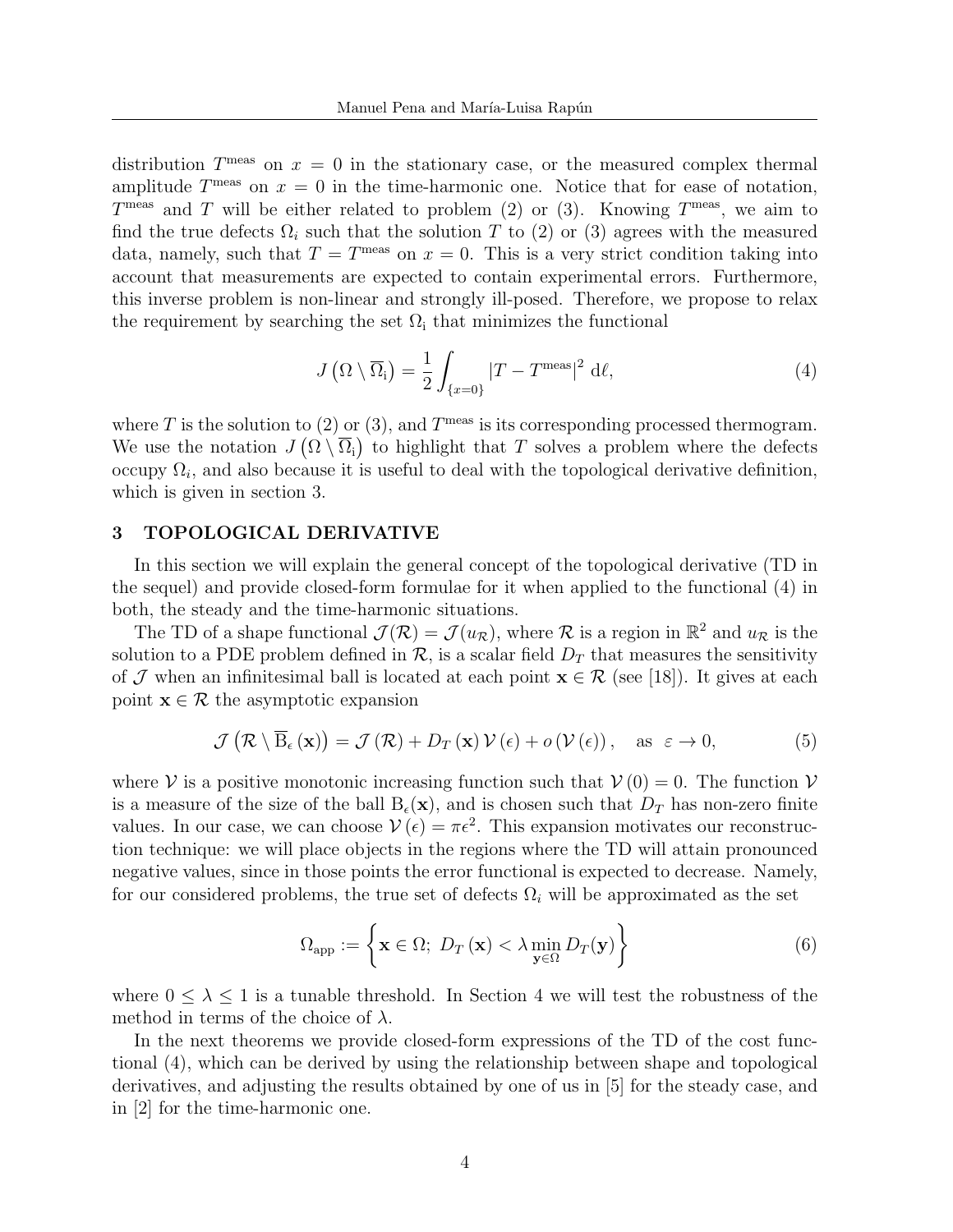**Theorem 3.1** For the steady-state case, the TD of the cost function  $(4)$  at the point  $\mathbf{x} \in \Omega$  is given by

$$
D_T(\mathbf{x}) = 2\kappa_e(\kappa_e - \kappa_i)(\kappa_e + \kappa_i)^{-1} \nabla T^0(\mathbf{x}) \cdot \nabla V^0(\mathbf{x}),
$$

where  $T^0$  satisfies

$$
\begin{cases}\n\nabla \cdot (\kappa_{\rm e} \nabla T^{0}) = 0, & \text{in } \Omega, \\
\partial_{y} T^{0} = 0, & \text{on } y = 0, \quad y = L_{y}, \\
\kappa_{\rm e} \partial_{x} T^{0} - A T^{0} = -B - \alpha q_{\rm s}, & \text{on } x = 0, \\
\kappa_{\rm e} \partial_{x} T^{0} + A T^{0} = B, & \text{on } x = L_{x},\n\end{cases}
$$
\n(7)

and  $V^0$  solves the following adjoint problem

$$
\begin{cases}\n\nabla \cdot (\kappa_{\rm e} \nabla V^{0}) = 0, & \text{in } \Omega, \\
\partial_{y} V^{0} = 0, & \text{on } y = 0, \quad y = L_{y}, \\
\kappa_{\rm e} \partial_{x} V^{0} - A V^{0} = T^{\text{meas}} - T^{0}, & \text{on } x = 0, \\
\kappa_{\rm e} \partial_{x} V^{0} + A V^{0} = 0, & \text{on } x = L_{x},\n\end{cases}
$$
\n(8)

**Theorem 3.2** For the time-harmonic case, the TD of the cost function  $(4)$  at the point  $\mathbf{x} \in \Omega$  is given by

$$
D_T(\mathbf{x}) = \Re\mathbf{e}\left(2\kappa_e(\kappa_e - \kappa_i)(\kappa_e + \kappa_i)^{-1}\nabla T^0(\mathbf{x})\cdot\overline{\nabla V^0(\mathbf{x})} + i\omega\left(\rho_e c_e - \rho_i c_i\right)T^0(\mathbf{x})\overline{V^0(\mathbf{x})}\right)
$$

where  $T^0$  is the solution to

$$
\begin{cases}\n\nabla \cdot (\kappa_{\rm e} \nabla T^{0}) + i\omega \rho_{\rm e} c_{\rm e} T^{0} = 0, & \text{in } \Omega, \\
\partial_{y} T^{0} = 0, & \text{on } y = 0, \quad y = L_{y}, \\
\kappa_{\rm e} \partial_{x} T^{0} - A T^{0} = -\alpha q_{\rm s} & \text{on } x = 0, \\
\kappa_{\rm e} \partial_{x} T^{0} + A T^{0} = 0, & \text{on } x = L_{x}.\n\end{cases}
$$
\n(9)

and  $V^0$  solves

$$
\begin{cases}\n\nabla \cdot (\kappa_{\rm e} \nabla V^{0}) - i\omega \rho_{\rm e} c_{\rm e} V^{0} = 0, & \text{in } \Omega, \\
\partial_{y} V^{0} = 0, & \text{on } y = 0, \quad y = L_{y}, \\
\kappa_{\rm e} \partial_{x} V^{0} - A V^{0} = T^{\text{meas}} - T^{0}, & \text{on } x = 0, \\
\kappa_{\rm e} \partial_{x} V^{0} + A V^{0} = 0, & \text{on } x = L_{x}.\n\end{cases}
$$
\n(10)

Notice that the results in the previous theorems allow us to compute the TD in the whole domain by solving just one forward problem and one adjoint problem which take place in the whole plate  $\Omega$ , where no defect is present. Therefore, no information about the true number or shape of the searched objects is necessary. Notice also that the measured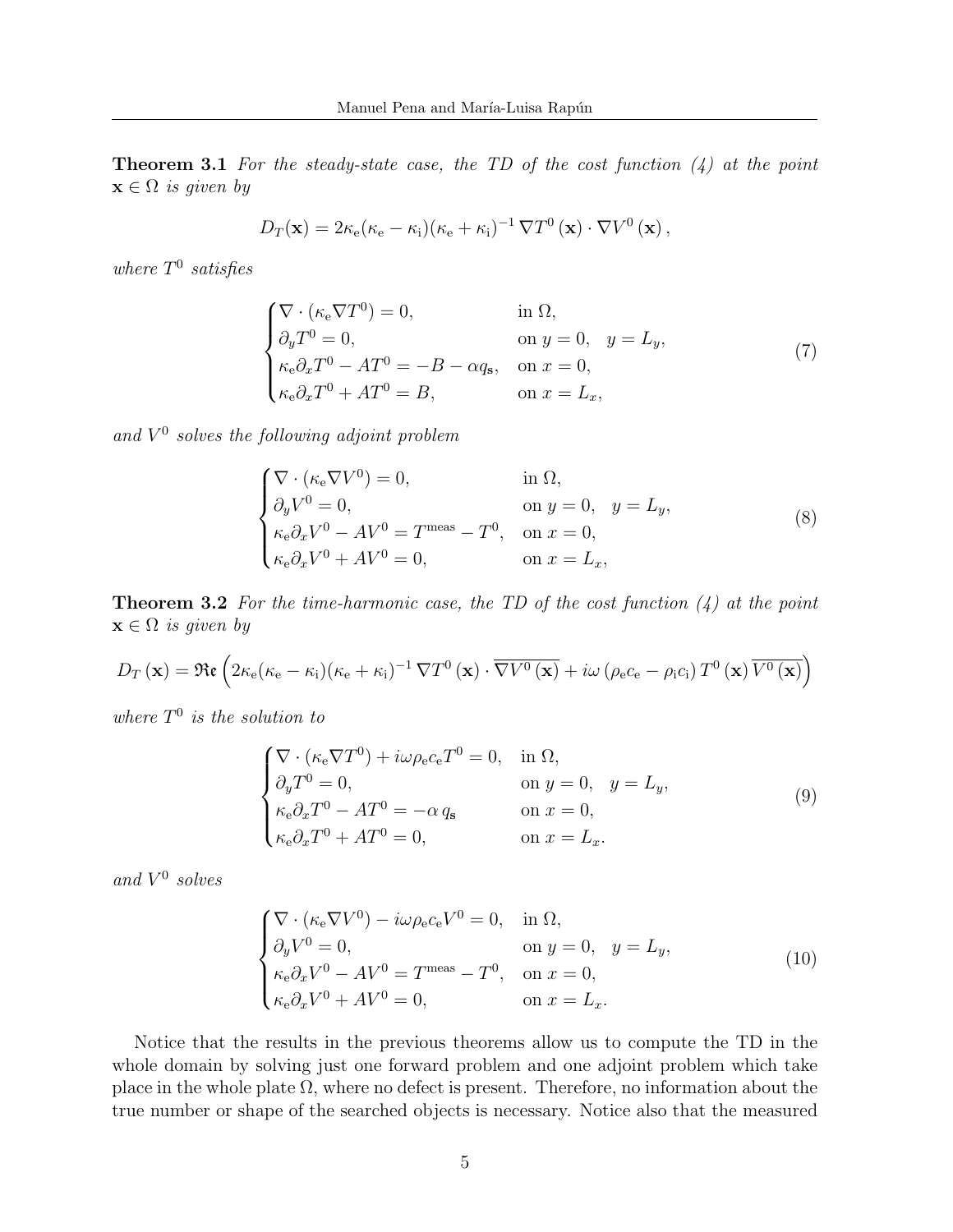data  $T^{\text{meas}}$  enters in the TD in the right hand side at the boundary condition on  $x = 0$  in the adjoint problem (8) or (10).

In the case of having multiple experiments either by locating the lamps at different positions or by changing the frequency in the time-harmonic case, we can consider a new cost functional defined as a linear combination of single-lamp functionals and/or singlefrequency ones. Then, by linearity, the corresponding TD is nothing but the corresponding linear combination corresponding to individual functionals. If  $\{D_7^j\}$  $\left\{ \frac{j}{T} \right\}$ <sup>Nexp</sup> is a set of N<sub>exp</sub> independent TDs, then following the ideas in [10], we propose to consider the weighted TD

$$
\hat{D}_T(\mathbf{x}) = \sum_{j=1}^{N_{\text{exp}}} \frac{D_T^j(\mathbf{x})}{\left| \min_{\mathbf{y} \in \Omega} D_T^j(\mathbf{y}) \right|}, \quad \mathbf{x} \in \Omega,
$$
\n(11)

as a new indicator function. Since individual derivatives can attain disparate values, in this way we avoid neglecting the contributions of some lamps and/or frequencies that could be neglected by adding contributions. Furthermore, we expect that the false negatives of one derivative get cancelled with the values of another one.

## 4 NUMERICAL EXPERIMENTS

In order to test the method, thermograms were generated by solving the corresponding direct problems numerically, using the free FEM solver  $FreeFem++$  [12] adding to them random noise of 5% in magnitude to both avoid inverse crimes and to test the performance of the method when dealing with noisy data. The direct and adjoint problems involved in the formulae of the TD were also solved by using  $FreeFem++$ , considering in this case a different mesh of  $\Omega$ , where no defects were present. All figures in this section were made using the free software package GNU-octave [9].

In all experiments, we consider an aluminium plate of dimensions  $L_x = 0.01$  m and  $L_y = 1$  m with two internal holes consisting of air: a circular hole of radius 2 mm situated at  $(0.005, 0.4)$  and an elliptical one of semi-axes of  $2 \text{ mm}$  and  $6 \text{ mm}$  situated at  $(0.005, 0.7)$ . The constants in the model are the following:  $\kappa_e = 200 \,\mathrm{W/K}$ ,  $\rho_e = 2700 \,\mathrm{Kg/m^2}$ ,  $c_e =$ 900 J/(Kg·K),  $\kappa_i = 0.025 \,\text{W/K}$ ,  $\rho_i = 1 \,\text{Kg/m}^2$ ,  $c_i = 1000 \,\text{J/(Kg·K)}$ ,  $\alpha = 0.4$ ,  $\varepsilon = 0.08$ ,  $h = 15 \,\mathrm{W/(m \cdot K)}, T_{\text{air}} = 290 \,\mathrm{K}, \text{and } P = 600 \,\mathrm{W}$  for the steady-state case and  $P = 6000 \,\mathrm{W}$ for the time-harmonic one. In both cases, the plates were illuminated at a distance of 15 cm giving temperatures between 300 K in the coldest parts of the plate and 305 K in the hottest ones for the steady-state case and maximum amplitudes of 1 K for the time-harmonic one. In Figure 2a we represent the considered flawed plate and some of the configurations of lamps that will be considered in the forthcoming numerical experiments.

Let us consider first steady-state excitations. In Figure 2b we show the values of the weighted TD indicator function (11) for the ten lamps indicated as black crosses in Figure 2a. We observe that the larger negative values (dark blue colors) concentrate near the defects of the flawed plate, specially in the region occupied by the elliptical defect.

For a better visualization, we show in the upper part of the plots in the subsequent figures the values of  $\hat{D}_T$  divided by  $|\min_{\mathbf{y}\in\Omega} \hat{D}_T(\mathbf{y})|$  on the side  $x=0$  the y-coordinate. In the bottom of the figures, we represent the (rotated) plate, where the true objects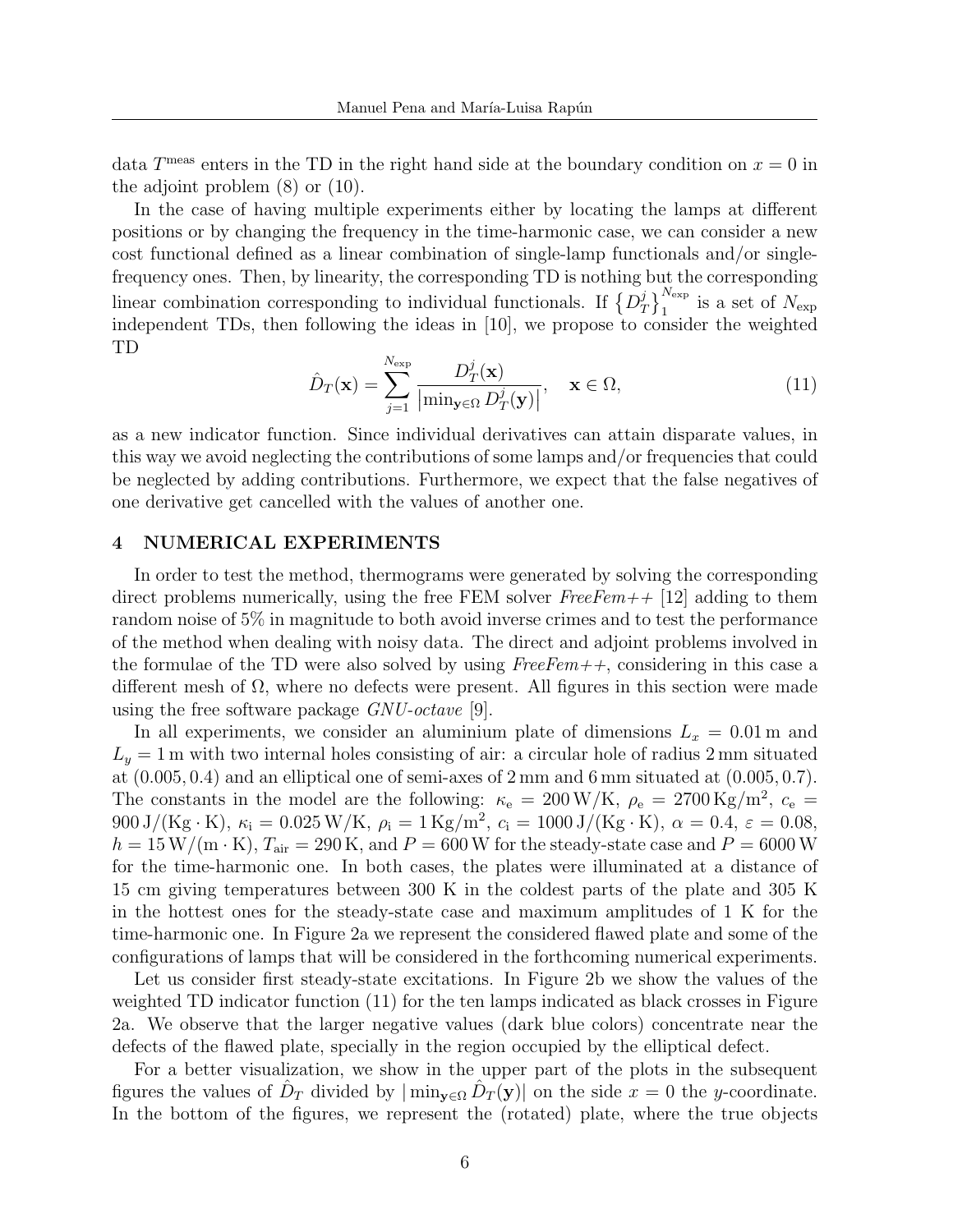

Figure 2: (a) Diagram of the flawed plate and location of some of the lamps considered in the examples ( $\chi$  marks). (b) TD field obtained for the steady case when considering the ten lamps located at the points marked in (a) by black crosses.



Figure 3: Topological derivative and reconstructed objects when considering ten (left plot) and fifty (right plot) steady thermograms.

are represented by black domains, and the reconstructed domains, obtained by selecting different values of  $\lambda$  in (6), are represented by different color regions. The scaling of the plate in the horizontal direction (interval  $[0, L_y]$ ) is different from that in the vertical direction (interval  $[0, L_x]$ ) for a better visualization. Notice that this promotes that the true objects seem to be elliptical. Figure 3a corresponds to the ten lamps indicated as black crosses in Figure 2a. In its bottom part, we observe that the region identified as damaged highly depends on  $\lambda$ . If we choose  $\lambda = 0.8$ , we obtain the region in yellow. Therefore, we just recover the location of the ellipse, overestimating its size. Decreasing  $\lambda$  to 0.6 (union of yellow and green regions), we highly overestimate the size of the ellipse,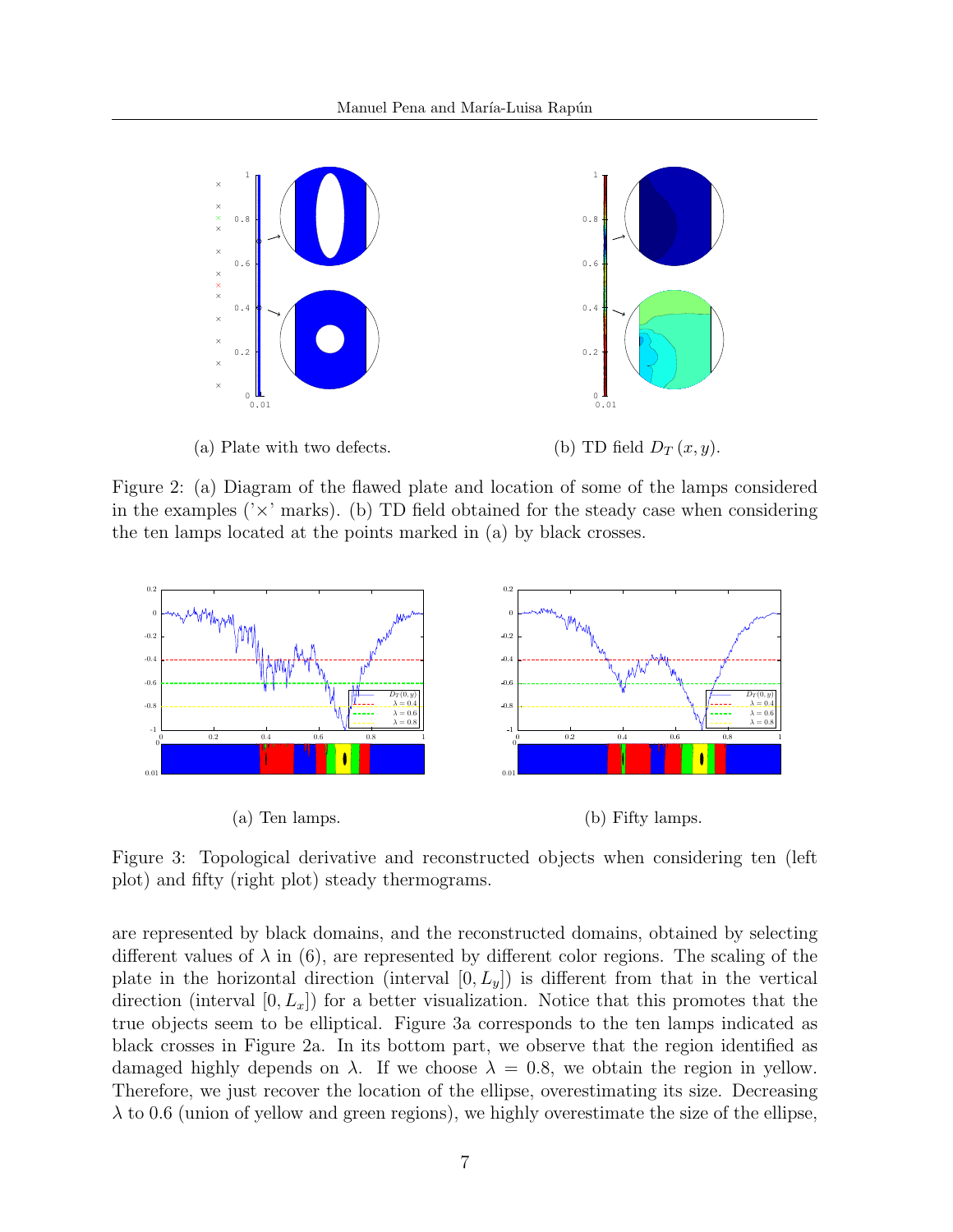and the circular hole is misinterpreted as a collection of tiny objects located close to the side  $x = 0$ . A further decrease to  $\lambda = 0.4$  promotes the reconstruction of two big areas (union of yellow, green and red zones), and furthermore, a new spurious small region between both objects is also identified. Individual contributions are not shown here, but as one can expect, reconstructions are very poor and local minima can be easily misunderstood as spurious objects. Increasing the number of experiments to fifty, reconstructions only improve a bit, as observed in Figure 3b.



Figure 4: DT field for the harmonic case when considering one lamp and  $\omega = 1$  Hz.



Figure 5: One lamp at 1 Hz

Let us consider now the time-harmonic case. First we inspect the same plate by considering just one lamp, represented by a red cross in Figure 2a, and the frequency  $\omega = 1$  Hz. In comparison with the steady case, we observe that just one lamp is enough to highly improve the reconstruction, as can be observed in Figures 4 (counterpart of Figure 2b) and 5 (counterpart of Figure 3). We observe that we are able to reconstruct both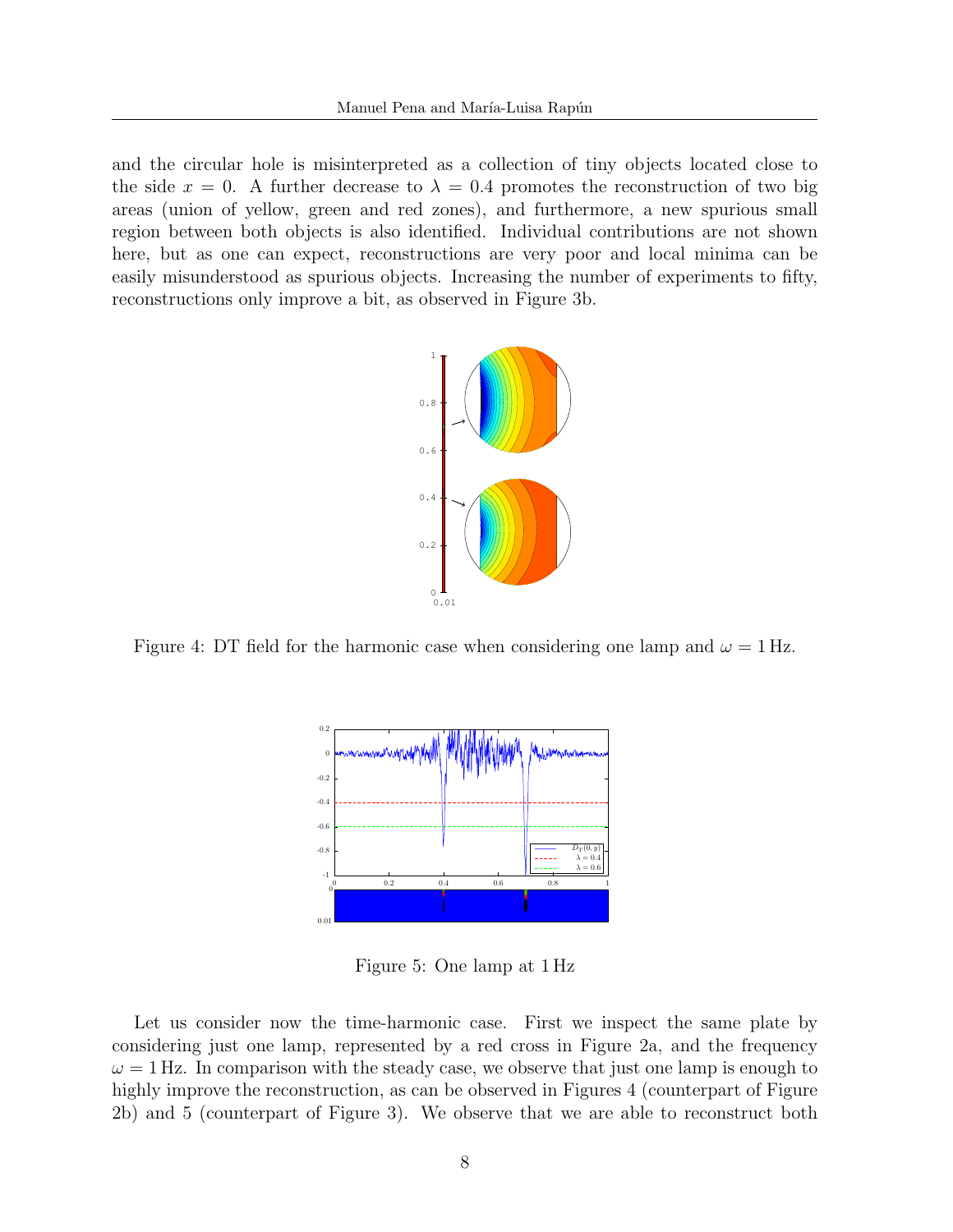

Figure 6: Comparison for two different frequencies.

defects with an accurate estimation of their size for a wide range of values of  $\lambda$ . This means that reconstructions are now very robust with respect to  $\lambda$ , while in the steady case, the size of the reconstructed objects highly depended on it. However, we observe that the TD does not give the correct depth and width of the defects, being always the reconstruction at the surface being inspected. Changing the frequency of study does not amend this problem, as can be seen in Figure 6, which is the counterpart of Figure 5 when replacing  $\omega = 1$  Hz by  $\omega = 0.1$  Hz and  $\omega = 5$  Hz. Furthermore, in Figure 6a it can be seen that if we decrease too much the frequency we recover results similar to the ones of the steady-state case, as it could be expected. We also observe that the higher the frequency, the more acute minima. It is also remarkable that depending on the selected frequency, the global minimum of the weighted topological derivative points either at the region where the ellipse is located (which has a larger area) or at the region occupied by the circle (which is closer to the lamp location).

If we combine different frequencies we can cancel out the false local minima much more efficiently than combining positions in the steady state case, as can be seen in Figure 7a where only 10 experiments were needed. We want to empathize that we are considering a favourable situation, because the lamp is located between both objects. If we repeat the same experiment but locating now the lamp at the position indicated as a green cross in Figure 2a, we find the results in Figure 7b. We sharply identify the location and size of the ellipse, but the circular hole is completely missed. Although it is not shown here, if we consider a lamp located at the bottom part of the plate, then the circular hole is well-recovered while the ellipsoidal one is missed. To avoid this problem, and taking into account that we assume no a priori information, we propose to combine DTs corresponding to different positions of the lamp.

In Figure 8a the same 10 frequencies were used but now 5 different positions of the lamp (uniformly distributed all along the height of the plate) were considered. In comparison with Figure 3b, where the same amount of data was used (fifty experiments), it is clear that time-harmonic excitations highly improve reconstructions. However, there is still a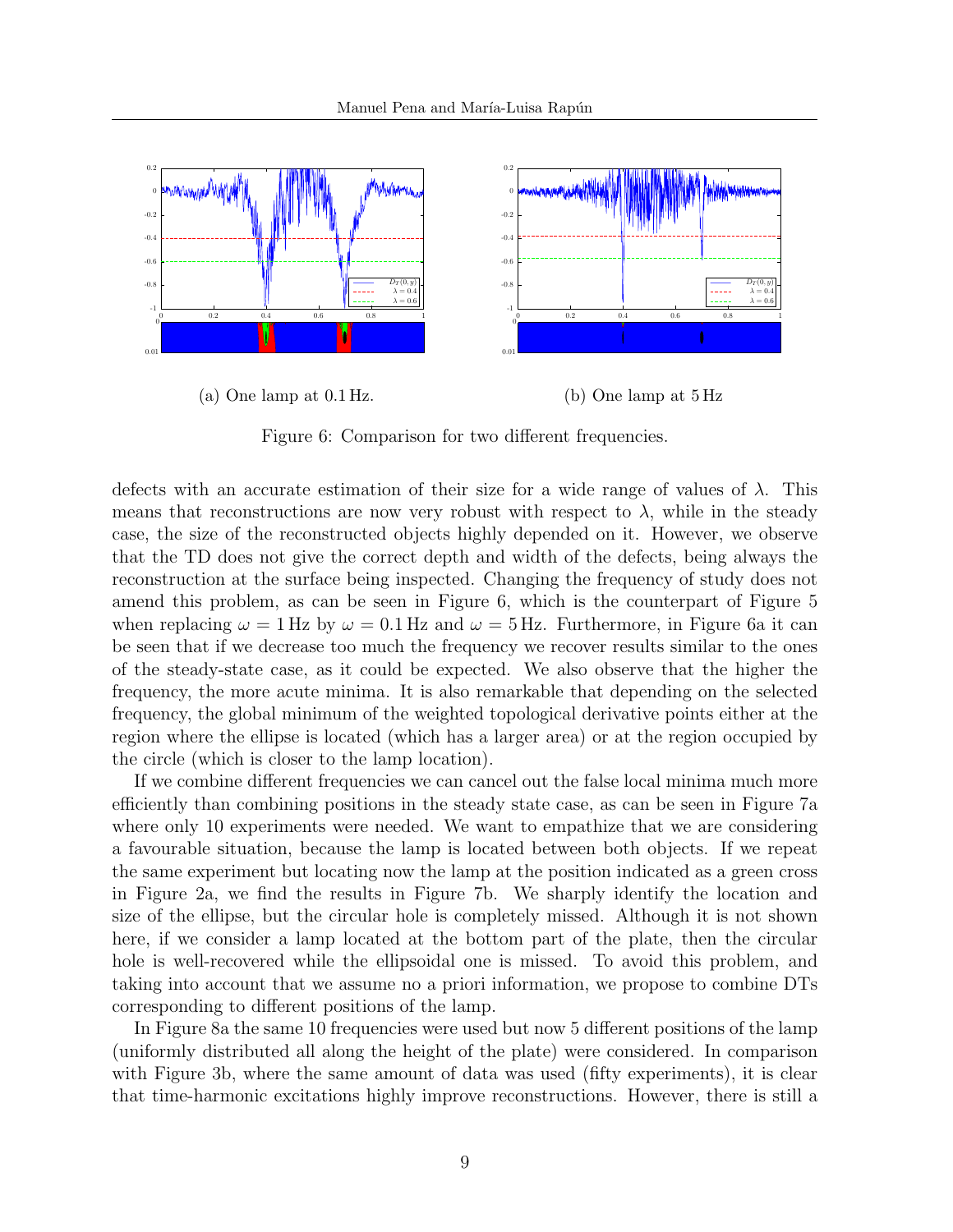

(a) Lamp at the red cross in Figure 2a.



Figure 7: Comparison for two different positions of the lamp. In both cases, ten linear spaced frequencies between 0.8 Hz and 2 Hz were considered.

lack of accuracy in the reconstruction in the x-direction.

Finally, we want to illustrate the performance of the method when dealing with noisy data. In all our previous experiments, thermograms contained a 5% random noise. Increasing this noise to a 20% level, reconstructions are roughly the same, as can be observed in Figure 8b. This means that our method is extremely robust with respect to measurement errors.



Figure 8: Comparison for thermograms containing different levels of noise. Thermograms correspond to ten uniformly spaced frequencies between 0.8 Hz and 2 Hz and five lamp position.

## 5 CONCLUSIONS

Steady and time-harmonic thermograms have been processed by using topological derivatives to detect defects inside a two dimensional plate. The main conclusion is that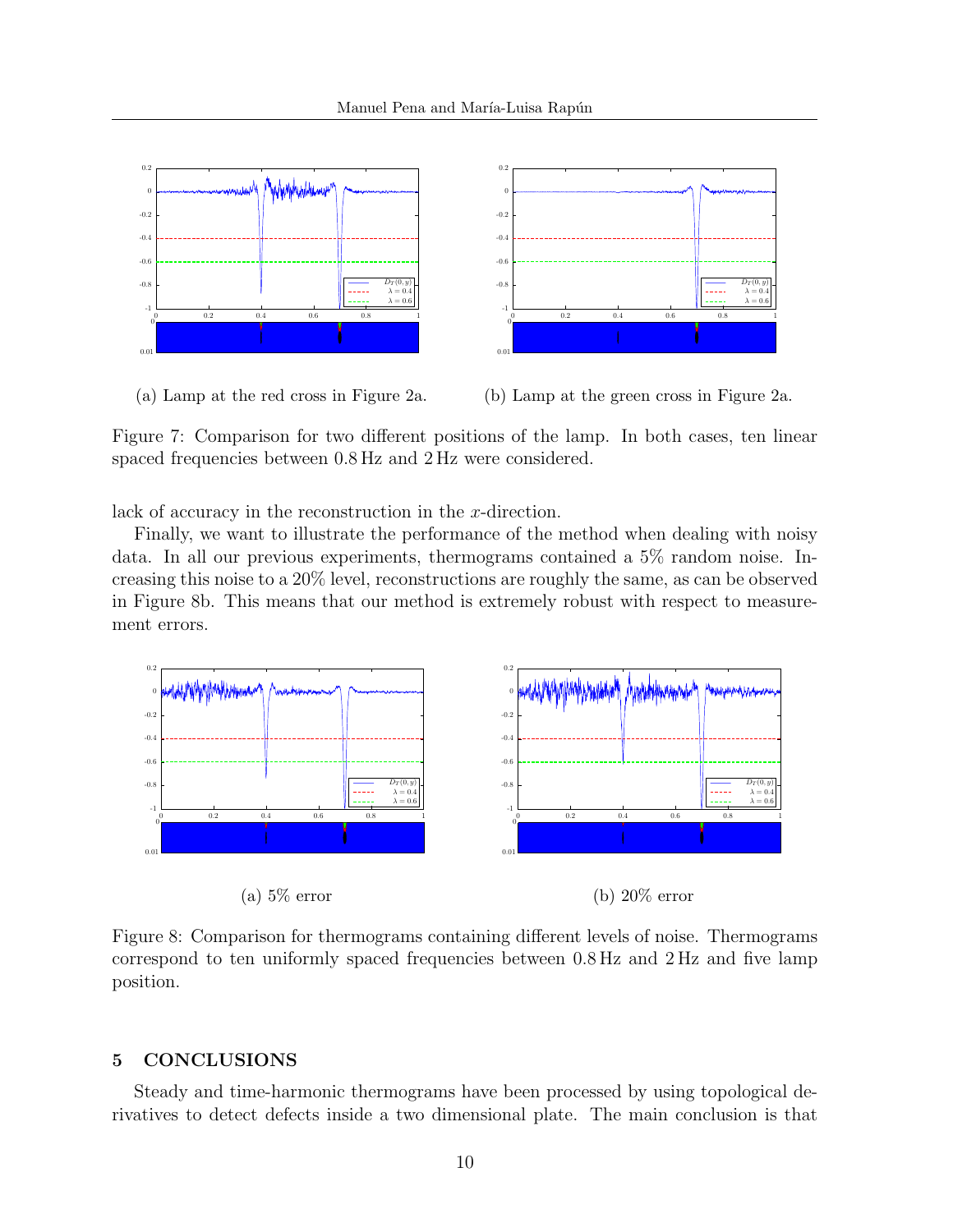the proposed methods, specially when dealing with time-harmonic excitations, are able to sharply recover the location in the y-direction and their approximate size. Moreover, the method is extremely robust with respect to noise, which makes it very appealing for future industrial applications. However, the correct position in depth (in the  $x$ –direction), and the width of the defects is not properly recovered. This fact is inherent to this kind of problems, as already observed in [20]. We believe that this problem can be amended by procesing transient thermograms (obtained by considering general time-dependent thermal excitations). This will be the subject of our future work.

On the other hand, we have used the TD as a one-step indicator function. However, it can be also iteratively used as a gradient-descent method in order to reach the optimal domain, as done in  $\begin{bmatrix} 1, 2, 4 \end{bmatrix}$ . This strategy could improve reconstructions, increasing, however, the associated computational cost. Our first-stage approximations can also be used as initial guesses for some other iterative methods like level set strategies [16] or shape derivative based algorithms [6].

Acknowledgements. This research has been supported by the Spanish Ministry of Economy and Competitiveness, under Grants TRA2016-75075-R and MTM2017-84446- C2-1-R. We would like to thank M. Higuera, J.M. Perales and J.M. Vega for fruitful discussions.

## REFERENCES

- [1] Carpio A. and Rapún M.-L. Topological Derivatives for Shape Reconstruction. Inverse Problems and Imaging. Lecture Notes in Mathematics, 1943. Springer, Berlin, Heidelberg, 2008.
- [2] Carpio A. and Rapún M.-L. Solving inhomogeneous inverse problems by topological derivative methods. Inverse Problems (2008) 24: art. num. 045014.
- [3] Carpio A. and Rapún M.-L. Domain reconstruction using photothermal techniques. Journal of Computational Physics (2008) 227:8083–8106.
- [4] Carpio A., Johansson B.T. and Rapún M.-L. Determining planar multiple sound-soft obstacles from scattered acoustic fields. J. Math. Imaging Vision (2010) 36:185–199.
- [5] Carpio A. and Rapún M.-L. Hybrid topological derivative and gradient-based methods for electrical impedance tomography. Inverse Problems (2012) 28: art. num. 095010.
- [6] Cimrak I. Inverse thermal imaging in materials with nonlinear conductivity by material and shape derivative method. Math. Methods Appl. Sci (2011) 34: 2303–2317.
- [7] Costello J.T., McInerney C.D., Bleakley C.M., Selfe J. and Donnelly A.E. The use of thermal imaging in assessing skin temperature following cryotherapy: a review. J. Thermal Biology (2012) 37:103–110.